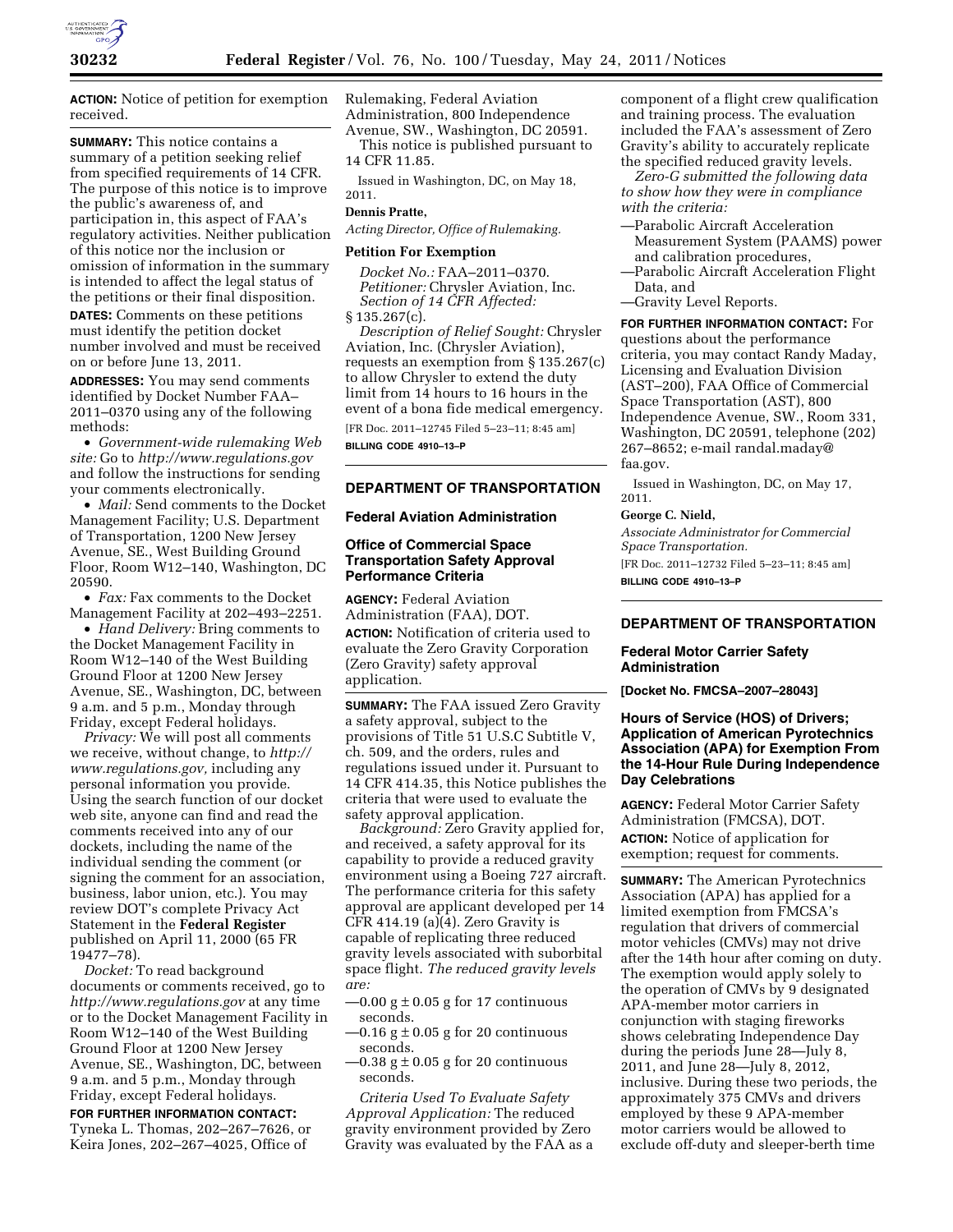of any length from the calculation of the 14 hours. These drivers would not be allowed to drive after accumulating a total of 14 hours of on-duty time, following 10 consecutive hours off duty, and would continue to be subject to the 11-hour driving time limit, and the 60 and 70-hour on-duty limits. The APA maintains that the terms and conditions of the limited exemption would ensure a level of safety equivalent to, or greater than, the level of safety achieved without the exemption.

**DATES:** Comments must be received on or before June 14, 2011. This exemption would be effective during the periods of June 28, 2011, through July 8, 2011, inclusive, and June 28, 2012, through July 8, 2012, inclusive. The exemption would expire on July 9, 2012.

**ADDRESSES:** You may submit comments identified by Federal Docket Management System Number FMCSA– 2007–28043 by any of the following methods:

• *Federal eRulemaking Portal:* Go to *[http://www.regulations.gov.](http://www.regulations.gov)* In the ENTER KEYWORD OR ID box enter FMCSA–2007–28043 and click on the tab labeled SEARCH. On the ensuing page, click on any tab labeled SUBMIT A COMMENT on the extreme right of the page and a page should open that is titled "Submit a Comment." You may identify yourself under section 1, ENTER INFORMATION or you may skip section 1 and remain anonymous. You enter your comments in section 2, TYPE COMMENT & UPLOAD FILE. When you are ready to submit your comments, click on the tab labeled SUBMIT. Your comment is then submitted to the docket; and you will receive a tracking number.

• *Fax:* 1–202–493–2251.

• *Mail:* Docket Management Facility: U.S. Department of Transportation, 1200 New Jersey Avenue, SE., West Building, Ground Floor, Room W12–140, Washington, DC 20590–0001.

• *Hand Delivery:* West Building, Ground Floor, Room W12–140, 1200 New Jersey Avenue, SE., Washington, DC, between 9 a.m. and 5 p.m. e.t., Monday through Friday, except Federal holidays.

*Instructions:* All submissions must include the Agency name and docket number. For detailed instructions on submitting comments and additional information on the exemption process, see the **ADDRESSES** heading above and the Public Participation heading below. Note that all comments received will be posted without change to *[http://](http://www.regulations.gov) [www.regulations.gov,](http://www.regulations.gov)* including any personal information provided. Please also see the Privacy Act heading below.

*Docket:* For access to the docket to read background documents or comments received, go to *[http://](http://www.regulations.gov)  [www.regulations.gov](http://www.regulations.gov)* at any time, and in the ENTER KEYWORD OR ID box enter FMCSA–2007–28043 and click on the tab labeled SEARCH.

*Privacy Act:* Anyone is able to search the electronic form of all comments received into any of our dockets by the name of the individual submitting the comment (or signing the comment, if submitted on behalf of an association, business, labor union, *etc.*). You may review DOT's complete Privacy Act Statement in the **Federal Register**  published on January, 17, 2008 (73 FR 3316) or you may visit *[http://](http://edocket.access.gpo.gov/2008/pdf/E8-785.pdf) [edocket.access.gpo.gov/2008/pdf/E8–](http://edocket.access.gpo.gov/2008/pdf/E8-785.pdf)  [785.pdf.](http://edocket.access.gpo.gov/2008/pdf/E8-785.pdf)* 

*Public Participation:* The *[http://](http://www.regulations.gov)  [www.regulations.gov](http://www.regulations.gov)* Web site is generally available 24 hours each day, 365 days each year. You can obtain electronic submission and retrieval help and guidelines under the ''help'' section of the *<http://www.regulations.gov>* Web site and also at the DOT's *[http://](http://docketsinfo.dot.gov) [docketsinfo.dot.gov](http://docketsinfo.dot.gov)* Web site. If you want us to notify you that we received your comments, please include a selfaddressed, stamped envelope or postcard or print the acknowledgement page that appears after submitting comments online.

**FOR FURTHER INFORMATION CONTACT:** Ms. Christine Hydock, FMCSA Driver and Carrier Operations Division, Office of Bus and Truck Standards and Operations, Telephone: 202–366–4325. E-mail: *[MCPSD@dot.gov.](mailto:MCPSD@dot.gov)* 

# **SUPPLEMENTARY INFORMATION:**

#### **Background**

Section 4007 of the Transportation Equity Act for the 21st Century (Pub. L. 105–178, 112 Stat. 107, June 9, 1998) amended 49 U.S.C. 31315 and 31136(e) to provide FMCSA authority to grant exemptions from its motor carrier safety regulations, including the hours-ofservice (HOS) rules. The procedure for requesting an exemption is prescribed in 49 CFR part 381. FMCSA must publish a notice of each exemption request in the **Federal Register** (49 CFR 381.315(a)). The Agency must provide the public an opportunity to inspect the information relevant to the application, including any safety analyses that have been conducted, and to comment on the request. The Agency may grant an exemption for up to 2 years.

The Agency reviews the safety analyses and public comments and may grant the exemption if it finds ''such exemption would likely achieve a level of safety that is equivalent to, or greater

than, the level that would be achieved absent such exemption'' (49 CFR 381.305). The decision of the Agency must be published in the **Federal Register** (49 CFR 381.315(b)) with the reason for denying the exemption or, in the alternative, the specific person or class of persons receiving the exemption, and the regulatory provision or provisions from which the exemption is granted. The notice must also specify the effective period of the exemption (up to 2 years), and explain the terms and conditions of the exemption.

### **APA Application for Exemption**

The HOS rules in 49 CFR 395.3(a)(2) prohibit a property-carrying CMV driver from driving after the 14th hour after coming on duty following 10 consecutive hours off duty. APA, a trade association representing the domestic fireworks industry, has applied for an exemption from this subsection for 9 of its member motor carriers. A copy of the application is included in the docket referenced at the beginning of this notice. A list of the 9 APA motor carriers within the scope of this exemption request is included as an appendix to this notice.

APA has also applied for renewal of the exemption granted in 2009 (74 FR 29264, June 19, 2009). The renewal would cover 54 of the 61 member motor carriers listed in the 2009 exemption notice. Information regarding that request will be published in a separate **Federal Register** notice.

The initial APA exemption application for relief from the 14-hour rule was submitted in 2004; a copy of the application is in the docket. That application fully describes the nature of the pyrotechnic operations of the CMV drivers employed by APA-member motor carriers during a typical Independence Day period. The CMV drivers are trained pyro-technicians holding a commercial driver's license (CDL) with a hazardous materials (HM) endorsement. They transport fireworks and related equipment by CMV on a very demanding schedule, often to remote locations. After they arrive, the APA driver is responsible for set-up and staging of the fireworks shows.

In 2009, FMCSA granted this same limited exemption to 14 new APAmember motor carriers (74 FR 29266, June 10, 2009) and renewed 61 exemptions of APA-member motor carriers (74 FR 29264, June 19, 2009) for their CMV transportation of fireworks for Independence Day displays in 2009 and 2010. The Agency is not aware of any adverse safety events related to APA operations during these periods. APA has now applied for the same limited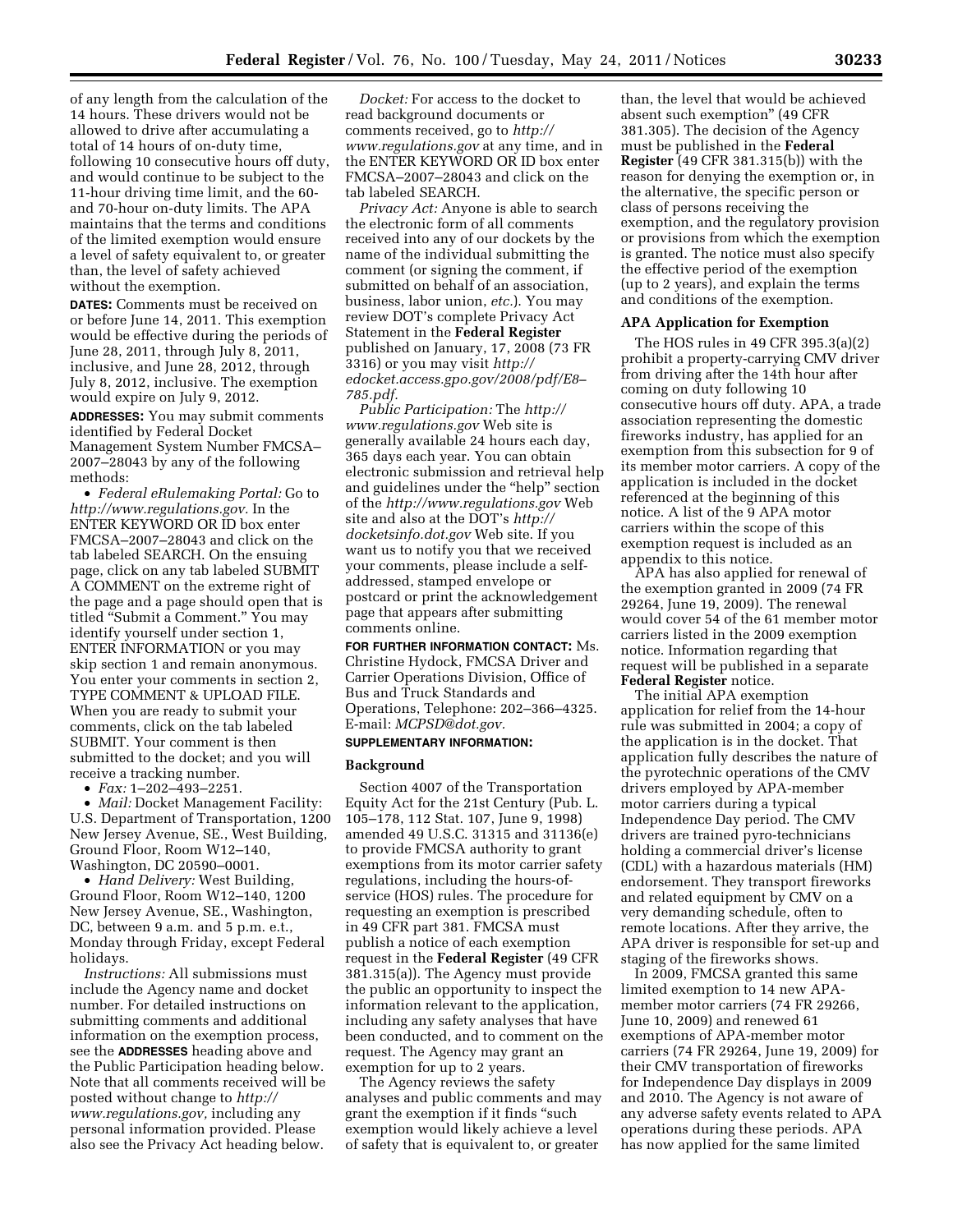exemption for 9 additional motor carriers.

APA is seeking this exemption because compliance with the current 14 hour rule by its members during these two 11-day periods would impose a substantial economic hardship on numerous cities, towns and municipalities, as well as the APA companies. To meet the demand for fireworks under the current HOS rules, APA asserts that its member companies would be required to hire a second driver for most trips. The result would be a substantial increase in the cost of the fireworks shows—beyond the means of many of APA's customers—and would deny many Americans this important component of their Independence Day celebration.

### **Method To Ensure an Equivalent or Greater Level of Safety**

APA believes that this exemption would not adversely affect the safety of the motor carrier transportation provided by its members during the two 11-day periods. According to the APA, the companies that have operated under the exemption, and subsequent renewals, for the past six years have done so with no reports of incidents of any kind. As a condition of holding the exemption, each motor carrier is required to notify FMCSA within 5 business days of any accident (as defined by 49 CFR 390.5) involving the operation of any of its CMVs while under this exemption. To date, FMCSA has received no incident notifications.

In addition, the exemption will enhance safety by decreasing the number of CMVs stationed with 1.1G, 1.3G and 1.4G fireworks aboard at locations throughout the country. Under the exemption, drivers will be able to safely return the CMVs to their home base, next display location or proper storage facility, which are all properly secured areas for 1.1G, 1.3G and 1.4G fireworks as required by the Bureau of Alcohol, Tobacco, Firearms and Explosives, and state and local regulations. APA states that the operational demands of this unique industry minimize the risk of a CMV crash. During the exemption period, these drivers transport fireworks over relatively short routes from distribution points to the site of the fireworks display, and normally do so in the early morning when traffic is light. At the site, they spend considerable time installing, wiring, and safety-checking the fireworks displays, followed by a period of several hours off duty in the late afternoon and early evening prior to the event. During this time, the CMV drivers are able to rest and nap, thereby

reducing or eliminating the fatigue accumulated during the day. After the event, they drive the CMVs to the point of origin. This occurs late in the evening, and thus avoids heavy traffic. Before beginning another duty day, these drivers must take 10 consecutive hours off duty which is the same requirement imposed on other CMV drivers.

APA also argues that the heavy training requirements imposed on their CMV drivers add to the level of safety achieved. These drivers are comprehensively trained on proper handling and use of these products, and receive the training and qualifications required by the Department of Transportation. Each driver goes through an extensive training and apprentice program for up to two years before transporting and operating a fireworks display. In addition, all companies requesting the exemption have agreed to provide to their drivers operating under the exemption additional training on the importance of proper rest periods during the work day, including naps and breaks by other means.

APA believes that these operations, conducted under the terms and conditions of this limited exemption, would provide a level of safety that is equivalent to, or greater than, the level of safety achieved without the exemption.

### **Terms and Conditions of the Exemption**

#### *Period of the Exemption*

APA's request for exemption from the requirements of 49 CFR 395.3(a)(2) would be effective June 28 through July 8, 2011, inclusive, and from June 28 through July 8, 2012, inclusive. The requested exemption would expire on July 9, 2012.

# *Extent of the Exemption*

This exemption would be restricted to drivers employed by the 9 companies, firms and entities listed in the appendix to this notice. The drivers would be entitled to a limited exemption from the requirements of 49 CFR 395.3(a)(2), which prohibits a driver from driving after the 14th hour after coming on duty and does not permit off-duty periods to extend the 14-hour limit. Drivers covered by this exemption would be able to exclude off-duty and sleeperberth time of any length from the calculation of the 14-hour limit. This exemption would be contingent on each driver driving no more than 11 hours in a 14-hour on-duty period. The exemption would further be contingent on each driver having 10 consecutive

hours off duty following 14 hours on duty prior to beginning a new driving period. The drivers must comply with all other requirements of the Federal Motor Carrier Safety Regulations) (49 CFR parts 350–399).

#### *Preemption*

During the periods the exemption would be in effect, no State would be permitted to enforce any law or regulation that conflicts with or is inconsistent with this exemption with respect to a person or entity operating under the exemption.

### *Notification to FMCSA*

Each company, firm and entity listed in the appendix to this notice would be required to notify FMCSA within 5 business days of any accidents (as defined by 49 CFR 390.5) involving the operation of any of its CMVs while under this exemption. The notification must include the following information: a. Date of the accident,

b. City or town, and State, in which the accident occurred, or which is closest to the scene of the accident,

c. Driver's name and driver's license number,

d. Vehicle number and State license number,

e. Number of individuals suffering physical injury,

f. Number of fatalities,

g. The police-reported cause of the accident,

h. Whether the driver was cited for violation of any traffic laws, or motor carrier safety regulations, and

i. The total driving time and the total on-duty time of the CMV driver at the time of the accident.

### *Termination*

During the exemption periods, FMCSA would retain the authority to take all steps necessary to protect the public interest, including revocation of the exemption. Exempt motor carriers and drivers would be subject to FMCSA monitoring while operating under this exemption. FMCSA would immediately revoke the exemption for failure to comply with its terms and conditions.

#### **Request for Comments**

Although FMCSA previously requested public comment on the safety impact of similar APA requests [*i.e.,* for a limited exemption from the requirements of 49 CFR 395.3(a)(2) for the 2005–2006, 2007–2008, 2009–2010 Independence Day celebrations and in a notice published on March 25, 2011 (76 FR 16852)], the Agency is required by 49 U.S.C. 31315(b)(4) and 31136(e) to request public comment on all applications for exemption.